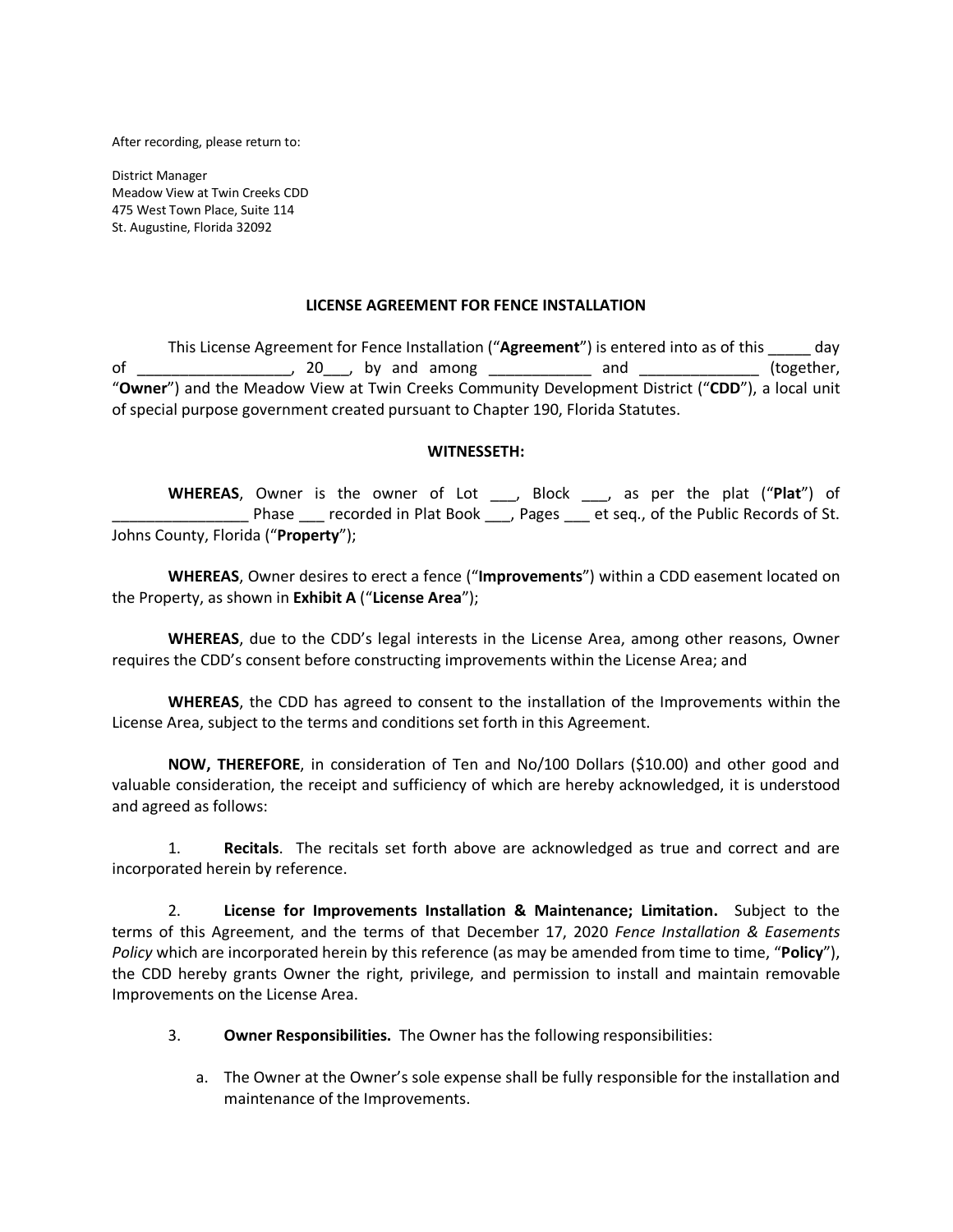- b. The Owner shall be responsible for ensuring that the installation and maintenance of the Improvements are conducted in compliance with all applicable laws (including but not limited to building codes, set back requirements, etc.).
- c. CDD, by entering into this Agreement, does not represent that CDD has authority to provide all necessary approvals for the installation of the Improvements. Instead, the Owner shall be responsible for obtaining any and all applicable permits and approvals relating to the work (including but not limited to any approvals of the Beacon Lake Community Association, Inc. ("**Association**"), as well as any other necessary legal interests and approvals).
- d. The Owner shall ensure that the installation and maintenance of the Improvements does not damage any property of CDD or any third party's property, and, in the event of any such damage, the Owner shall immediately repair the damage or compensate the CDD for such repairs, at the CDD's option.
- e. Owner's exercise of rights hereunder shall not interfere with CDD's rights in the License Area. For example, if the Improvements include a fence, such fence shall be installed within the License Area a few inches higher than ground level, so as not to impede the flow of water, or shall otherwise be constructed so as not to impede the flow of water. Further, the Improvements shall be installed in such a manner as to not interfere with or damage any culvert pipe, utilities, landscaping, etc. that may be located within the License Area. It shall be Owner's responsibility to locate and identify any such stormwater improvements, utilities, and/or other improvements. Further, the Owner shall pay a licensed and insured professional contractor to mark any existing improvements prior to installation of the Improvements.
- f. Upon completion of the installation, the Improvements will be owned by the Owner. Owner shall be responsible for the maintenance and repair of any such Improvements, and agrees to maintain the Improvements in good condition.
- g. Additionally, the Owner shall keep the License Area free from any materialmen's or mechanic's liens and claims or notices in respect to such liens and claims, which arise by reason of the Owner's exercise of rights under this Agreement, and the Owner shall immediately discharge any such claim or lien.
- h. The Owner shall comply with the terms of the Policy.

4. **Removal and/or Replacement of Improvements**. The permission granted herein is given to Owner as an accommodation and is revocable at any time. Owner acknowledges the legal interest of the CDD in the License Area described above and agrees never to deny such interest or to interfere in any way with CDD's use. Owner will exercise the privilege granted herein at Owner's own risk, and agrees that Owner will never claim any damages against CDD for any injuries or damages suffered on account of the exercise of such privilege, regardless of the fault or negligence of the CDD. Owner further acknowledges that, upon ten days notice, the CDD may remove all, or any portion or portions, of the Improvements installed upon the License Area, and that the CDD is not obligated to reinstall the Improvements to their original location and is not responsible for any damage to the Improvements, or other property as a result of the removal.

5. **Indemnification**. Owner agrees to indemnify, defend and hold harmless St. Johns County, the CDD, St. Johns River Water Management District, Heartwood 23, LLC, the Association, and any property management company of the Association, as well as any officers, supervisors, staff, agents and representatives, and successors and assigns, of the foregoing, against all liability for damages and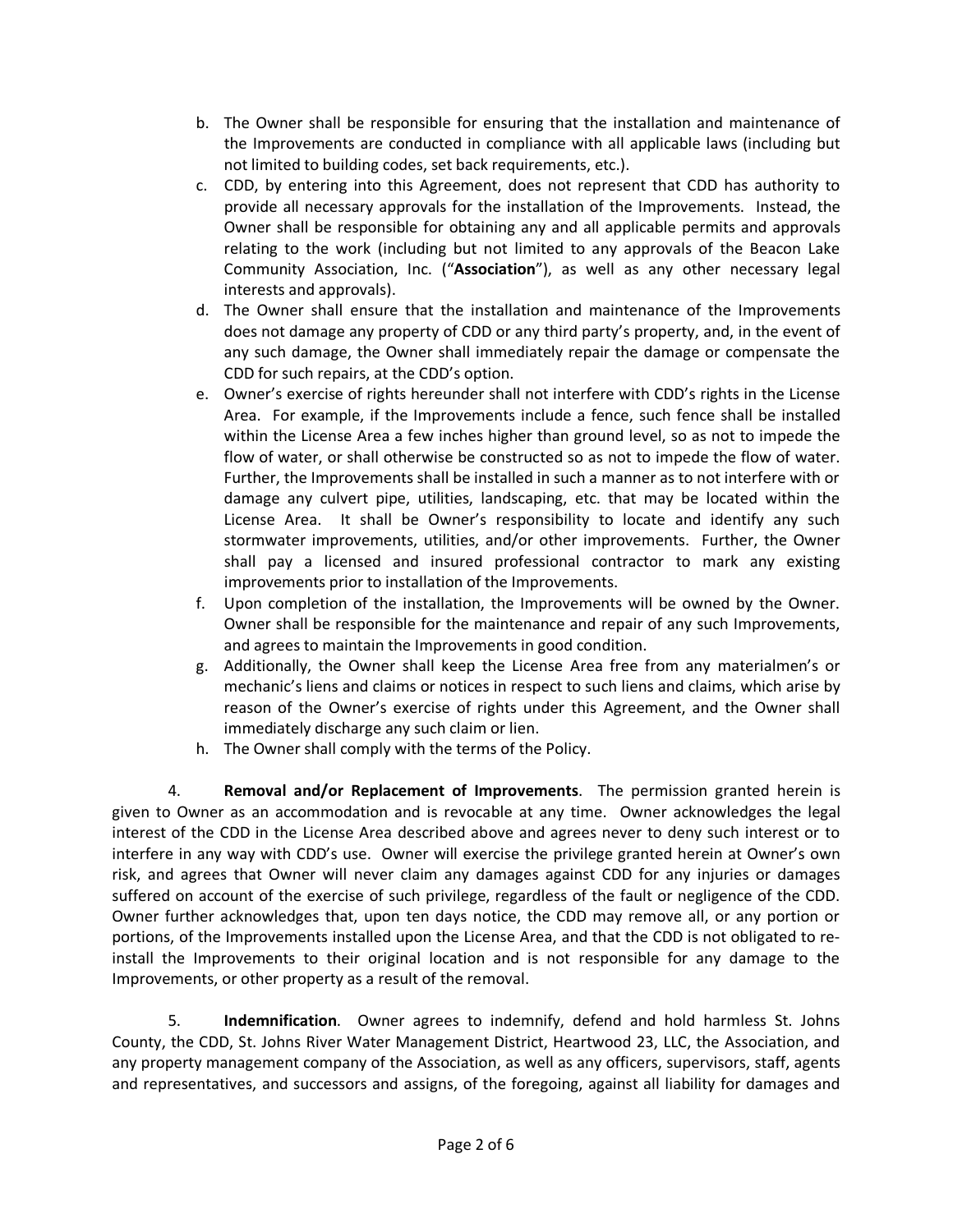expenses resulting from, arising out of, or in any way connected with, this Agreement or the exercise of the privileges granted hereunder.

6. **Covenants Run with the Land**. This Agreement, and all rights and obligations contained herein, shall run with the land and shall be binding upon and inure to the benefit of the parties hereto and their respective heirs, successors and assigns, including, but without limitation, all subsequent owners of any portions of the property described herein and all persons claiming under them. Whenever the word "Owner" is used herein, it shall be deemed to mean the current owner of the Property and its successors and assigns. Upon the sale of the Property, the Owner shall advise the subsequent owner of the terms and conditions of this Agreement, but the failure to do so shall not render this Agreement unenforceable against such subsequent owner.

7. **Sovereign Immunity.** Nothing in this Agreement shall be deemed as a waiver of immunity or limits of liability of the CDD beyond any statutory limited waiver of immunity or limits of liability which may have been adopted by the Florida Legislature in Section 768.28, Florida Statutes or other statute, and nothing in this Agreement shall inure to the benefit of any third party for the purpose of allowing any claim which would otherwise be barred under the doctrine of sovereign immunity or by operation of law.

8. **Attorney's Fees & Costs.** The prevailing party in any litigation to enforce the terms of this Agreement shall be entitled to reasonable attorney's fees and costs.

9. **Counterparts**. This Agreement may be executed in counterparts. Any party hereto may join into this Agreement by executing any one counterpart. All counterparts when taken together shall constitute one agreement.

[SIGNATURES TO FOLLOW]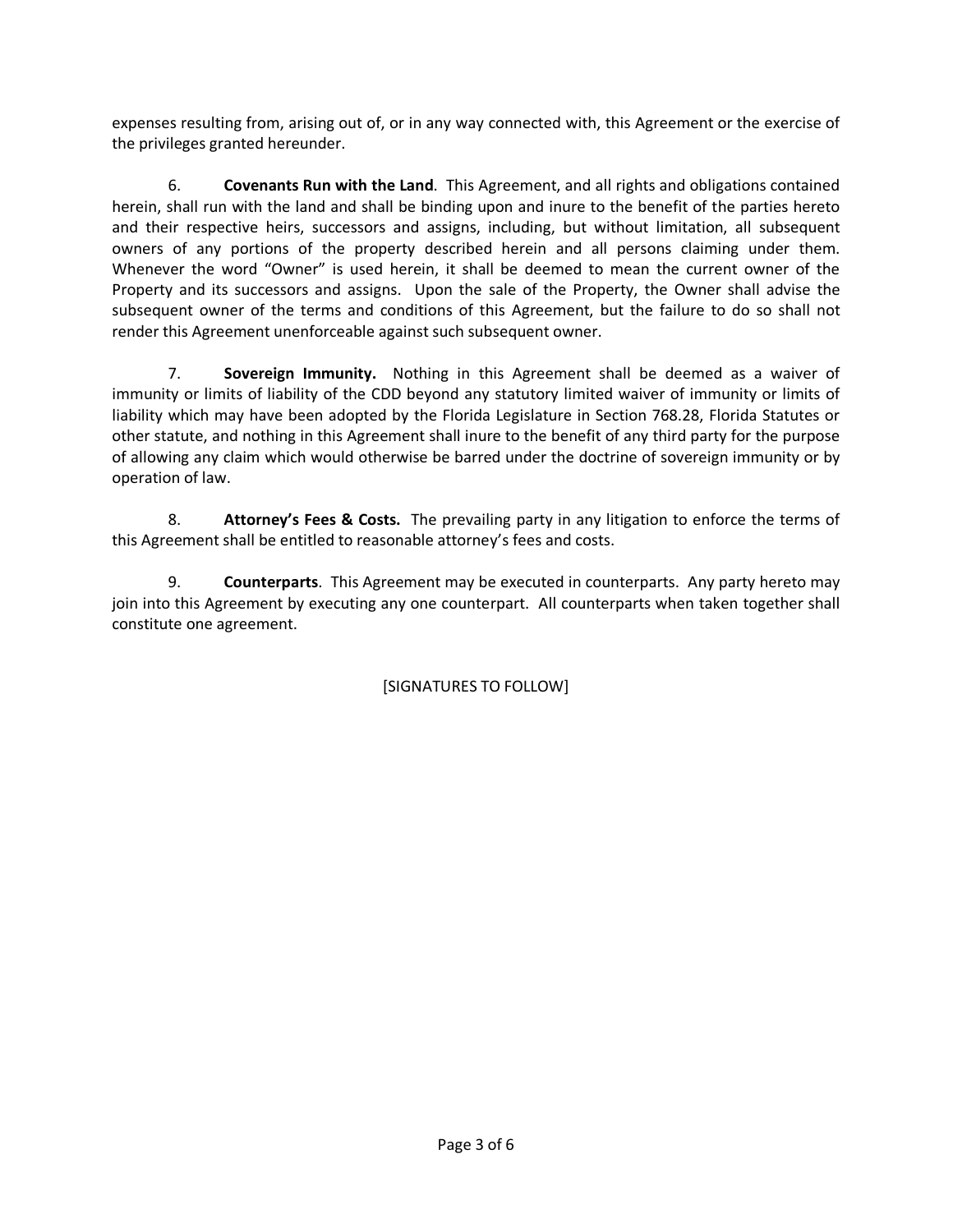**IN WITNESS WHEREOF**, the parties have caused these presents to be executed the day and date first above written.

| Witnesses:                                            |                    | Owner                                                                                                                                                                                                                            |
|-------------------------------------------------------|--------------------|----------------------------------------------------------------------------------------------------------------------------------------------------------------------------------------------------------------------------------|
|                                                       |                    | <u> 1989 - Johann John Stone, mars et al. (1989)</u>                                                                                                                                                                             |
| <b>Print Name</b>                                     |                    |                                                                                                                                                                                                                                  |
|                                                       |                    |                                                                                                                                                                                                                                  |
| <b>Print Name</b>                                     |                    |                                                                                                                                                                                                                                  |
| STATE OF FLORIDA                                      |                    |                                                                                                                                                                                                                                  |
| COUNTY OF <b>COUNTY OF</b>                            |                    |                                                                                                                                                                                                                                  |
| <u> 1989 - Johann John Harry Hermes, fransk konge</u> | as identification. | The foregoing instrument was acknowledged before me by means of $\Box$ physical presence or $\Box$ online notarization this<br>day of __________, 20___, by __________________. He [ ] is personally known to me or [ ] produced |

NOTARY PUBLIC

(Print, Type or Stamp Commissioned Name of Notary Public)

[*signatures continue on following page*]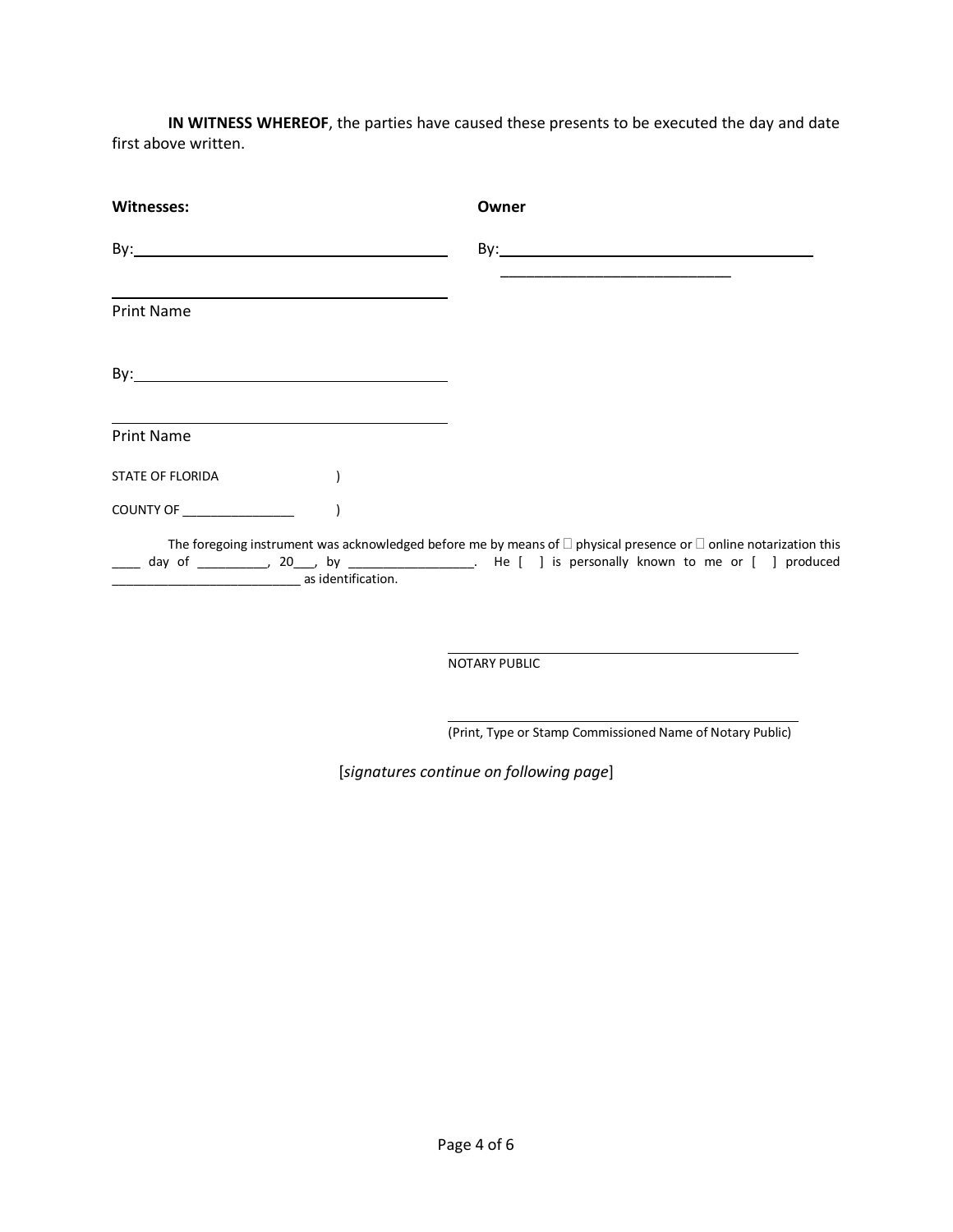## [SIGNATURE PAGE TO AGREEMENT FOR INSTALLATION OF IMPROVEMENTS]

| <b>Witnesses:</b>                              |                                                                                                                                                                                                                               | Owner                                                                                                                       |
|------------------------------------------------|-------------------------------------------------------------------------------------------------------------------------------------------------------------------------------------------------------------------------------|-----------------------------------------------------------------------------------------------------------------------------|
|                                                |                                                                                                                                                                                                                               | $\mathsf{By:}\n \overline{\phantom{aa}}$                                                                                    |
| <b>Print Name</b>                              |                                                                                                                                                                                                                               |                                                                                                                             |
|                                                |                                                                                                                                                                                                                               |                                                                                                                             |
| <b>Print Name</b>                              | the control of the control of the control of the control of the control of the control of the control of the control of the control of the control of the control of the control of the control of the control of the control |                                                                                                                             |
| STATE OF FLORIDA<br>COUNTY OF ________________ |                                                                                                                                                                                                                               |                                                                                                                             |
| as identification.                             |                                                                                                                                                                                                                               | The foregoing instrument was acknowledged before me by means of $\Box$ physical presence or $\Box$ online notarization this |

NOTARY PUBLIC

(Print, Type or Stamp Commissioned Name of Notary Public)

[*signatures continue on following page*]